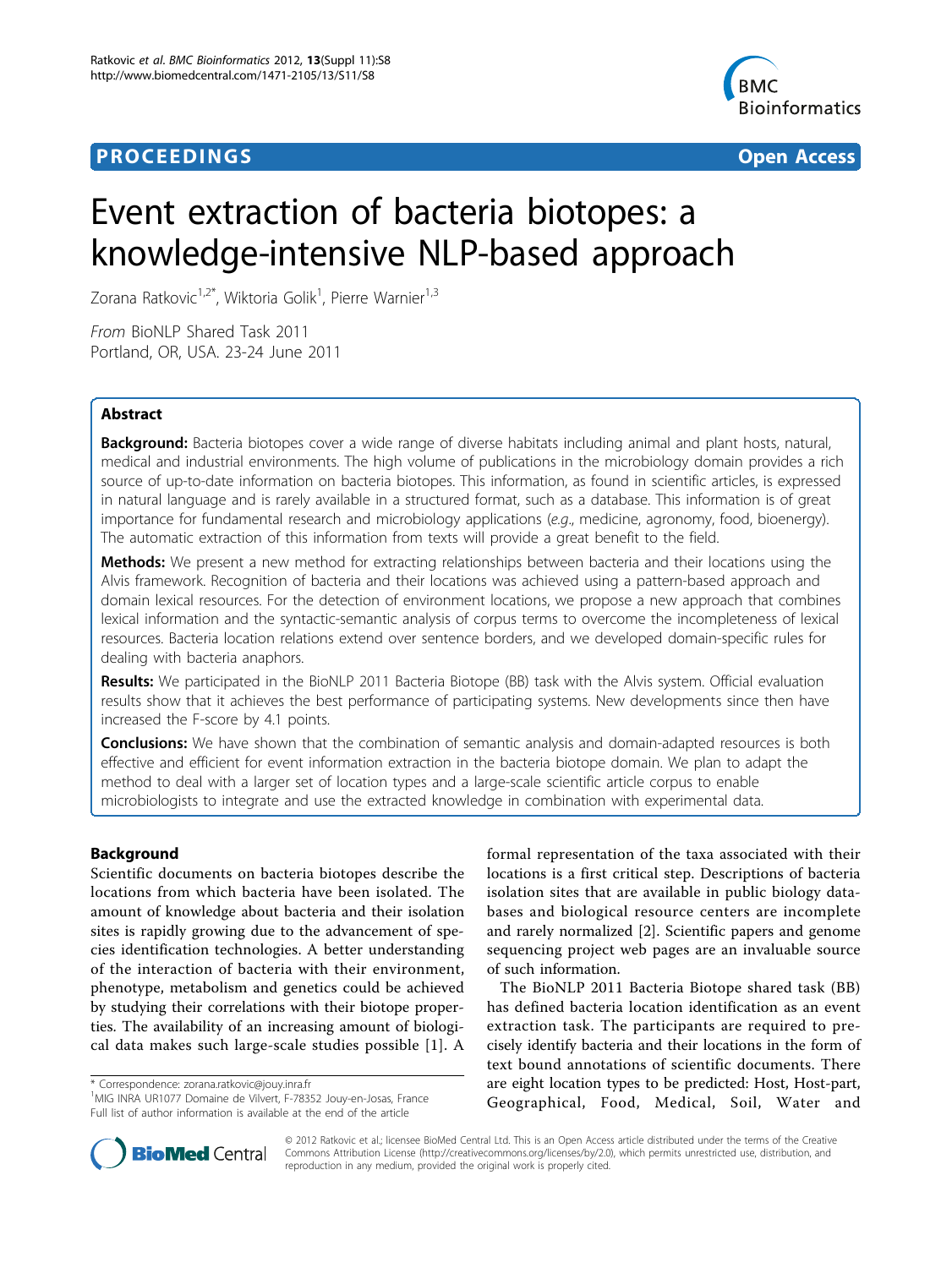Environment. Each of these eight location types must be related to a bacterium by a localization relation. Host and Host-part locations must be related by a Part-of relation as well.

The participants were provided with annotated training and development datasets. The experimental results of the participating methods, including precision, recall and F-score, as defined in [[3\]](#page-9-0), were measured using an independent test set. This evaluation not only measures the overall quality of the event extraction but also the recall and precision of the location arguments per type. Three teams participated in the BB task. The official results were computed in March 2011 by the organizers and published at the BioNLP workshop [[4](#page-9-0)]. We realized new developments that significantly improve the results on the test set. Their evaluation was computed using the online BioNLP evaluation system and are reported here. Figure 1 provides an example of a development corpus sentence and the target biotope information. The wide range and diversity of the bacteria location vocabulary is one of the particularities of the BB task compared with other challenges on location recognition, such as protein subcellular locations in biology [[5](#page-9-0)] or geographical locations in the ACE corpus [[6\]](#page-9-0). There are also considerable variations in location form and structure. Thus, predictions of bacteria locations in natural language texts cannot be handled by straightforward lexicon mapping. To overcome the incompleteness of lexical resources and the corpus variability, we propose a more flexible mapping recognition method based on a symbolic syntactic and semantic analysis of both lexicon and corpus terms. This mapping filters out non-location terms and derives the type of corpus location terms along the BB task typology. We applied this method for the extraction of location names that are not denoted by rigid designators [\[7\]](#page-9-0), i.e., environment (water, soil, medical), host parts and food. For the prediction of bacteria and locations that are denoted by rigid designators, i.e., hosts and geographical entities, we designed a lexiconbased method. We used available dictionaries along with a limited number of domain-specific morphological variation rules. Another challenge was the high frequency of bacteria anaphors and ambiguous antecedent candidates in the corpus. Our Alvis system implements an anaphora resolution algorithm that considers the

The flea draws viable Y. pestis organisms into its intestinal tract. Host = flea Bacteria = Y. pestis Host-part = intestinal tract Localization event (flea, Y. pestis) Part-of event (flea, intestinal tract) Figure 1 Biotope example. An example of a Bacteria Biotope event extraction task (BTID-50185).

anaphoric distance and the position of the antecedent in the sentence (Anaphora Resolution section). Finally, Alvis predicts the relations between the bacteria and the locations using argument co-occurrence and trigger words (Relation Extraction section).

### Methods

The processing steps designed for the BB event extraction task were developed using adapted Alvis pipeline modules. The Alvis pipeline is a generic NLP platform that can perform a wide variety of linguistic analyses [\[8](#page-9-0)]. The modules used for this task include tokenization, POS-tagging, named-entity recognition and term analysis. The Alvis pipeline was extended to include custom modules for anaphora resolution and the semantic annotation of location concepts and relations for event extraction. Figure 2 shows the outline of the workflow for the BB event extraction described below. Alvis separately handles the recognition of bacteria, host and geographical locations (Lexicon-based method section) and the recognition of environmental, medical and host-part locations (Symbolic syntactic-semantic method section).

#### Lexicon-based method

A lexicon-based approach appeared more appropriate to predict bacteria, host and geographical entity names because these are predominantly proper names. Additionally, these locations are more subject to morphological variations, whereas other location names display syntactic variability.

#### Bacteria

In the training corpus, we observed that not only bacteria species names but also higher level taxa (families) and lower level taxa (strains) were annotated as event arguments. For bacteria recognition, we used the prokaryote tree of the NCBI taxonomy [[9\]](#page-9-0) as the main

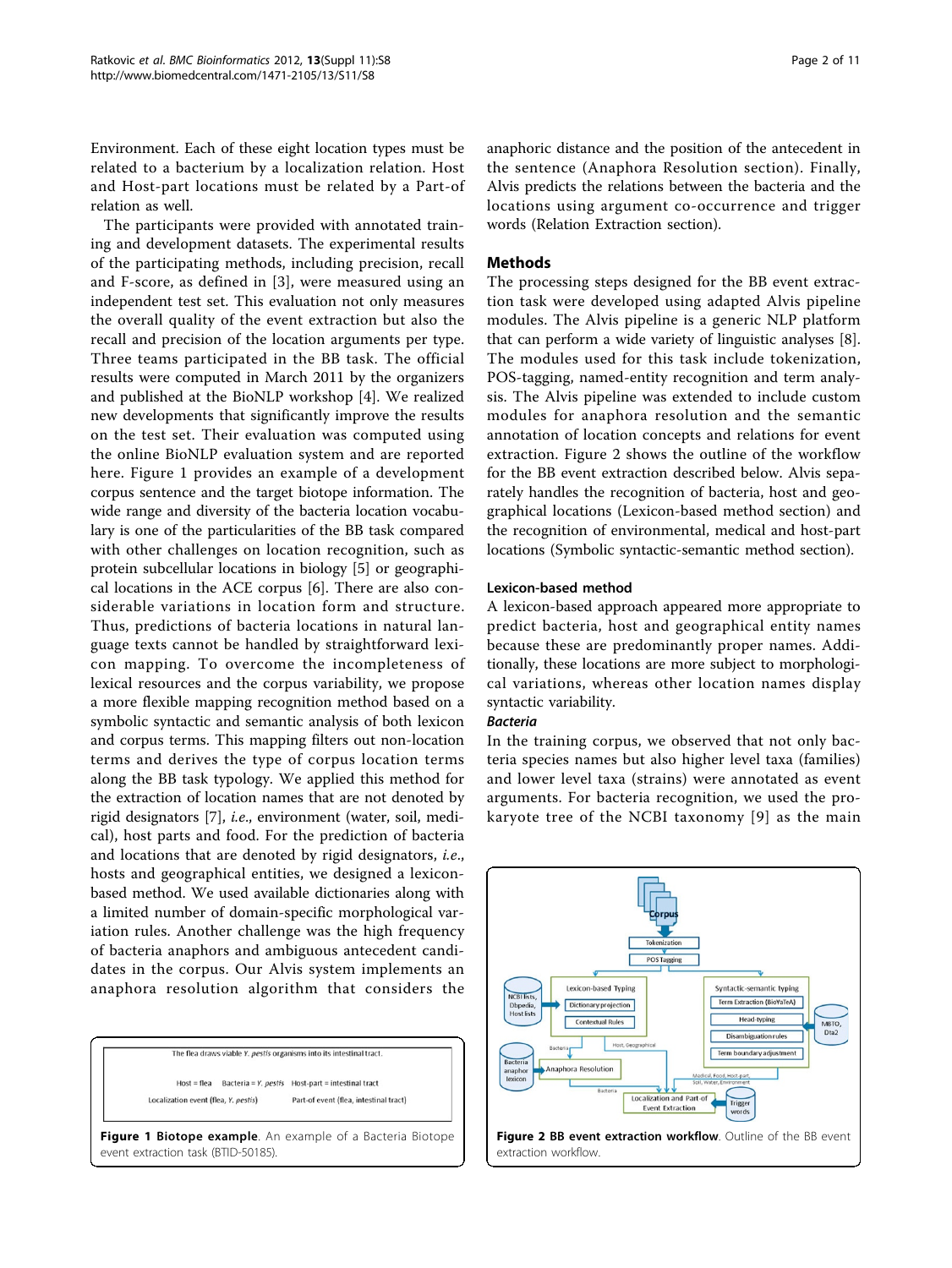resource because it includes both scientific and common names, and it is kept up to date. We applied rewriting rules to extend it with standard abbreviations of scientific names (e.g., *Bacillus subtilis = B. subtilis*). It was also manually enriched by 213 bacterium taxa from the training corpus, in particular, non-standard abbreviations (e.g., Chl. = Chlorobium, ssp. = subsp, GSB for green sulphur bacteria) and plurals (e.g., Vibrios as the plural for Vibrio). The original NCBI taxonomy contains 270,190 bacteria names while the extended version contains 407,147.

Determining the correct boundaries of the bacteria names was a major issue because the strain names found in the corpus do not always follow conventional nomenclature rules [[10\]](#page-9-0). Five specific rules were developed to account for irregular forms that could not be found by exact match. (1) Variation in nomenclature naming, such as the inclusion of the word strain or the abbreviations sp. or spp. (e.g., Bordetella petrii strain DSM12804; Borrelia spp.). The rule looks for both standard and non-standard nomenclature names for bacteria. (2) Variations in word order (e.g., LB400 of Burkholderia xenovorans instead of Burkholderia xenovorans LB400). This rule looks for text segments that contain all tokens of a given strain name in any order and that may contain function words, such as of, as in LB400 of Burkholderia xenovorans. (3) Parentheses (e.g., Tropheryma whipplei (the Twist strain) instead of Tropheryma whipplei strain Twist). This rule handles bacteria names with the strain name in parenthesis, which may contain other function words. (4) Partial strain names (strain DSMZ 245 standing for Chlorobium limicola strain DSMZ 245 T). (5) Bacteria names that contain modifiers such as antimicrobialresistant C. coli or L. pneumophila serogroup 1. Such modifiers are not found in the NCBI lexicon. In the training and development sets, 107 instances of bacteria were extracted using the above rules. These five rules improve bacteria recall by 1.7 points (from 82.6% to 84.3%). Furthermore, they considerably improve the overall system recall by 13.7 points (from 38.4% to 52.1%).

The main source of error in bacteria name prediction is the ambiguity caused by the use of genus and strain name abbreviations within the same text. This error frequently occurs when the species scientific name is abbreviated using only the first word, which is also the genus name. For example, Bartonella henselae species is abbreviated as Bartonella. Unfortunately, the Bartonella genus is also mentioned in the same text and thus yields an ambiguity between the species anaphor and the genus name. This issue is further addressed in the Anaphora Resolution section.

#### Host locations

The same strategy was used for host name recognition. We considered eukaryote species as bacteria hosts, neglecting bacteria as possible candidate hosts. The eukaryote subtree of the NCBI taxonomy was the main source of host names (811,392), which was complemented with standard abbreviations (2,110,434). Our system uses a list of 125 common English words to remove ambiguous taxon names, such as Indicator (honeyguides) and Dialysis (xylophages insect), because such terms are more frequent as common words than as taxon names. Removing these common words significantly increased the host precision by 16.6 points (from 38.8% to 55.4%). This list was enriched using 412 non-taxonomic host groups (e.g., herbivores), progeny names (e.g., calf) and human categories (e.g., patient). The resulting host name list contains 2,078,092 scientific names and 32,186 common names.

## Geographical locations

At first, we considered using the very rich resource GEOnet Names Server (GNS) [[11\]](#page-9-0) for geographical name recognition. However, it contains too many ambiguous names to be directly usable for short-term development, as required by the challenge. For the challenge, we used the short list of Agrovoc geographical names [[12](#page-9-0)]. The official recall was 29%, the worst among participant systems. The current version of the Alvis geographical name recognition component uses the country list of DBpedia [\[13](#page-9-0)], which has 1,201 entries and includes country and US state names. An additional contextual pattern increases the recall of the geographical name recognition, which considers the proper names preceding country or U.S. state names as geographical locations as well, for example, Mono Lake, California. The new developments slightly improved the overall recall by 2.4 points. However, there is still room for improvement, which can be achieved using more sophisticated patterns and larger resources.

# Symbolic syntactic-semantic method

The other location entities of types Soil, Water, Medical, Environment and Host-Part cannot be handled by lexicon-based methods only. Available lexicons are necessary resources, but they cannot account for the vocabulary variety given that a location can be any physical matter. Moreover, as observed in the corpus, these location terms are noun phrases with adjectival and noun modifiers, verbal and prepositional complements subject to deep syntactic and semantic variations. We propose a robust location entity extraction method that overcomes both the high degree of variation and the incompleteness of the lexicons. The first step extracts all candidate terms from the corpus. The second step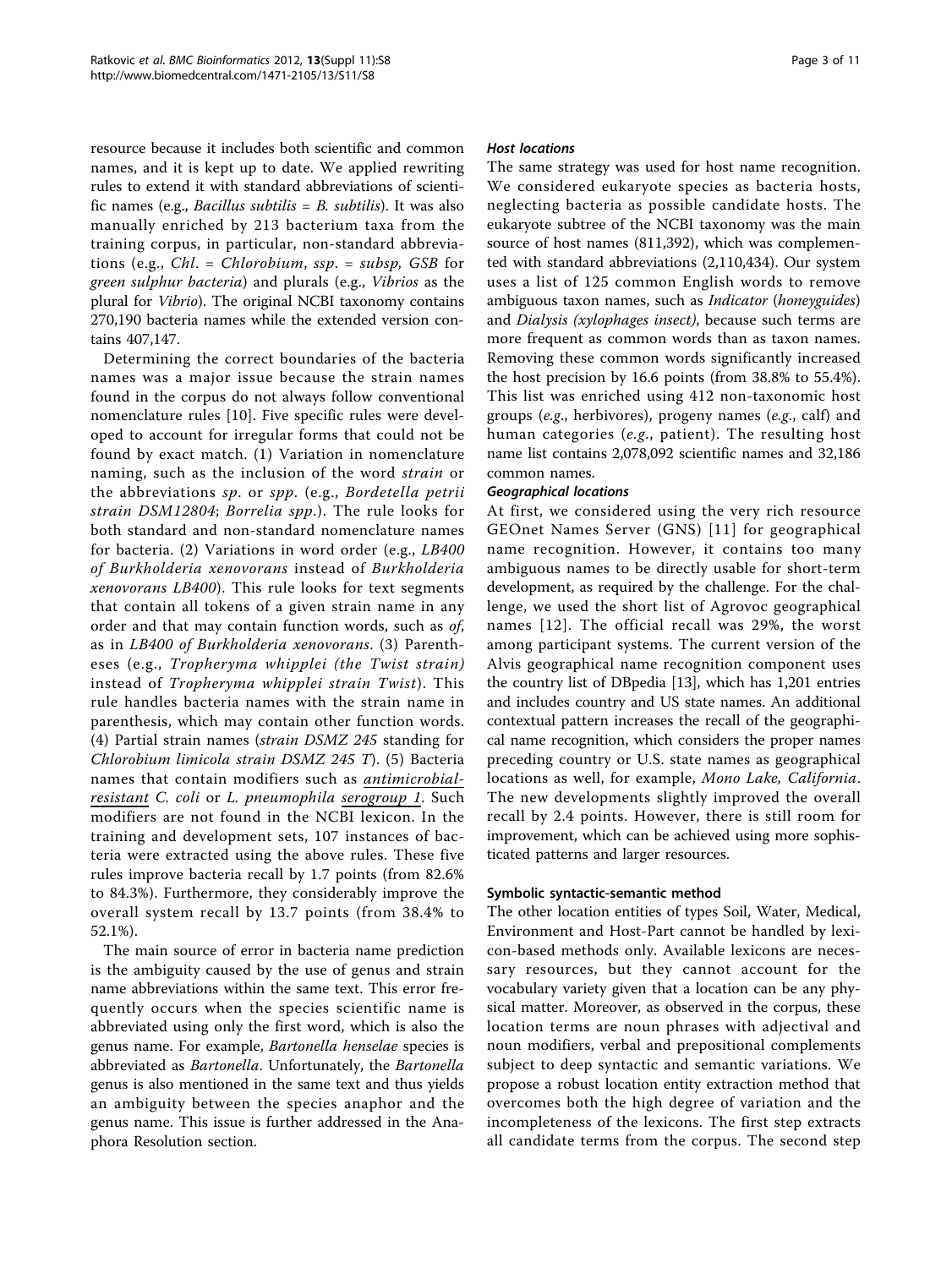assigns a location type to the candidate terms and eliminates the irrelevant ones. This step exploits the morpho-syntactic structure of the terms and the location types derived from the location lexicon.

## Term extraction

For term extraction, we used Alvis with BioYaTeA [[8](#page-9-0)], an extended version of YaTeA [[14](#page-9-0)] that has been adapted to the biology domain. We analyzed the training dataset to set BioYaTeA parameters and adapt it to the task. BioYaTeA parameters are a set of modifiable constraints that include boundaries, morpho-syntactic patterns and domain specific post-filters. We restricted the morpho-syntactic patterns to noun phrases with adjectival modifiers (e.g., microbial mat). Prepositional complements in the training dataset location terms are rather rare (e.g., *breaks in the skin*), except of prepositional complements (e.g., *nodules of plants*). The boundaries were set to include only the of preposition and exclude other prepositions, such as with or at, which may yield syntactic attachment errors (e.g., contaminating an open wound with sea water). We thus preferred the risk of incomplete terms to incorrect prepositional attachments. BioYaTeA produces a set of candidate terms with their syntactic structure in the form of headmodifier relations (e.g., *geothermal* <= M>  $environment < = H$ ).

# Type assignment

The type assignment allocates types to BioYaTeA terms, with respect to the location lexicon, where each entry has a location type among Soil, Water, Medical, Food, Environment and Host-Part. Head identification is a crucial point for our type assignment method. We observed that, in most cases, the head of the candidate location compound conveys the location type information. However, some terms have ambiguous heads with respect to the location types (i.e., *canal* as Host-Part or Water) or uninformative heads, i.e., those that convey little or no type information, such as area or sample.

The type assignment algorithm considers five different cases. (1) The trivial case, the algorithm finds an exact match with a lexicon term, which generates the type of the candidate term (Table 1, example 1). (2) The candidate term is assigned the same type as the lexicon terms that have the same head (Table 1, example 2). (3) If the candidate term has the same head as lexicon terms of different types, then the correct type is selected by a set of disambiguation rules (Table 1, example 3). The most frequent ambiguity is the confusion Host, Environment and Food types. This reflects the different status of animals and plants with respect to bacterial contamination. Disambiguation rules take into account the context and the modifiers of the candidate term. For instance, if a term of type Host is preceded by a death-related adjective, then its type is renamed as Environment (Table [2](#page-4-0), example 1). (4) The head of the candidate term belongs to a list of uninformative heads. The method searches for the largest subterm, i.e., the largest term constituent, with a relevant head (Table 1, example 4). If no such head is found, the term is not tagged as a location. (5) In the case, where none of the matching rules apply, the candidate term is not tagged as a location term (Table 1, example 5).

# Adjustment of term boundaries

The BB task guidelines specify that the location span should exclude information that is irrelevant to bacteria living conditions, such as infected in infected tick. The method adjusts the location boundaries by removing irrelevant modifiers from the extracted terms. We manually built a list of these modifiers by examining the training set, the habitat and isolation site fields of the GOLD database [\[15](#page-9-0)].

The guidelines also specify that location spans do not overlap. However, it is possible that the location terms predicted by Alvis are nested because BioYaTeA extracts not only the complete terms, but also their subterms (i. e., constituents). To choose the right subterm, the method selects the maximum disjoint terms among the extracted location terms. For instance, the term *human* gastrointestinal tract has four location subterms: gastrointestinal tract, human, gastrointestinal and tract. The maximum disjoint location terms are gastrointestinal tract and human. The others are discarded because they are overlapping.

# Resources for type assignment

The location lexicon is processed before location prediction to compute its term heads and types. The term head is computed by BioYaTeA. The assignment strategy of types to lexicon entries depends on the structure of the lexicon, more precisely whether it is flat or hierarchical. We experimented with three different

|       | Table I Examples of type assignment. |                              |                                               |                       |  |  |  |
|-------|--------------------------------------|------------------------------|-----------------------------------------------|-----------------------|--|--|--|
|       | Corpus term                          | Matching rule                | Head                                          | <b>Assigned Type</b>  |  |  |  |
| Ex. 1 | aquatic sediment                     | Exact term                   | sediment                                      | Environment           |  |  |  |
| Ex. 2 | sludge of a zinc decantation tank    | Term head                    | sludge                                        | Environment           |  |  |  |
| Ex. 3 | tooth canal                          | Term head and disambiguation | canal                                         | Host-Part (not Water) |  |  |  |
| Ex. 4 | marine environment                   | Subterm head                 | marine (environment is an uninformative head) | Water                 |  |  |  |
| Ex. 5 | wound infections                     | None                         | infection                                     | None                  |  |  |  |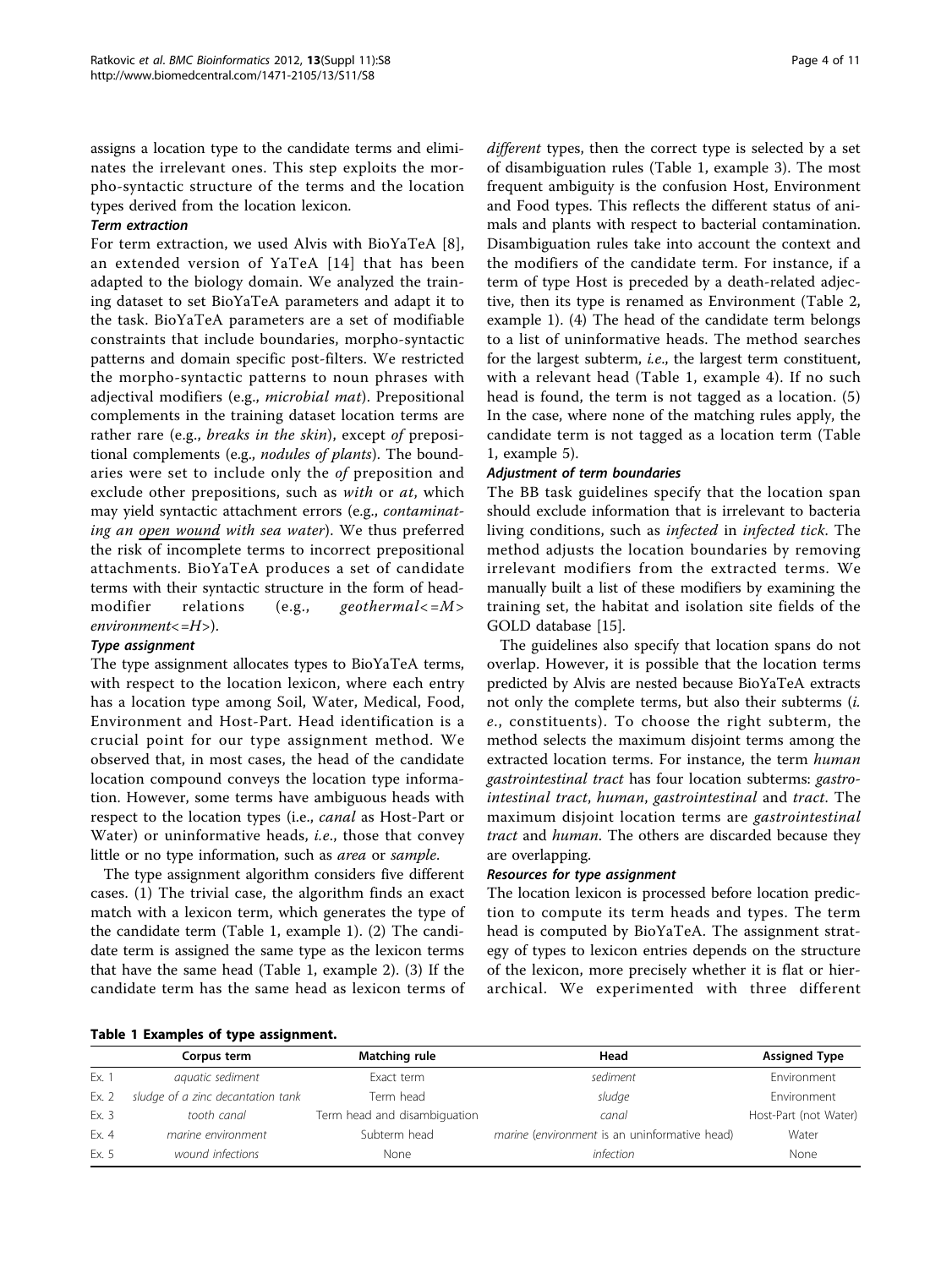|       | Rule role           | Rule example                                              | Location term                                  |
|-------|---------------------|-----------------------------------------------------------|------------------------------------------------|
| Ex. 1 | Type disambiguation | IF dead, decaying in term THEN type = Env                 | dead animal (Host) becomes dead animal (Env)   |
| Ex. 2 | Boundary extension  | IF nationality before term (Env) THEN include nationality | oil field (Env) becomes German oil field (Env) |
| Ex. 3 | Boundary reduction  | IF irrelevant modifier in term THEN delete modifier       | infected rodent (Host) becomes rodent (Host)   |

<span id="page-4-0"></span>Table 2 Examples of disambiguation and location boundary adjustment rules.

resources: the flat list of all tagged location terms of the training and development sets (.a2 files) referred to a DTa2, the Microorganism Biotope Termino-Ontology (MBTO) and the EnvO habitat ontology [[2](#page-9-0)]. MBTO focuses on bacteria biotopes and phenotypes with a strong emphasis on the physico-chemical properties of the habitats. MBTO had previously been developed at the Institut National de la Recherche Agronomique (INRA). EnvO includes eukaryote habitats and is less focused on bacteria habitat descriptions.

DTa2 location terms of the task corpus are already annotated with types. To associate MBTO and EnvO concepts with the BB task types, we took advantage of the hierarchical structure of the ontologies. We manually associated the high level nodes of the location hierarchies to the eight location types. The types of the lower level concepts were then inferred. For instance, the concept aquatic environment is tagged as Water in the ontology, and all of its descendants, including lake, sea and ocean, are consequently of the same type. Local exceptions were manually handled. Once the ontologies have been processed, they can be used by the corpus type assignment algorithm.

#### Experiments with the typing method

Here, we report the experimental results of the typing method on the BioNLP BB test set. BioYaTeA extracted 1,873 candidate terms from the test set. Table 3 details the number of candidate terms typed as location terms using the three different resources. Depending on the lexicon, the method assigned location types to 9 to 16% of the test terms. MBTO yields more location predictions. However, it is also the resource with the most ambiguous heads. For all three resources, symbolic syntactic-semantic matching notably increases the number

Table 3 Number of terms in the test corpus per type assignment method and per resource.

|                     | <b>MBTO</b>  | EnvO         | DTa <sub>2</sub> |
|---------------------|--------------|--------------|------------------|
| % of corpus terms   | 16%          | 9%           | 10%              |
| Exact match         | 147          | 46           | 72               |
| Main head of term   | 133          | 114          | 103              |
| Subterm head        | 5            | 4            | 3                |
| Ambiguous head      | 26           | 21           | 17               |
| Total head matching | 164<br>(52%) | 139<br>(91%) | 123<br>(63%)     |
| Total               | 311          | 185          | 195              |

of predicted locations compared with exact match. This difference is especially marked for EnvO, for which it predicts 91% of all of the predicted locations. The evaluation of the prediction quality is detailed in the Results section.

#### Related work

There are a broad range of methods that aim to generate semantic annotations of entities using types and ontologies. Among them, our type assignment method belongs to the class of non-statistical terminological methods that rely on partial parsing and the semantic analysis of terms [\[16\]](#page-9-0). It is strongly related to the headsimilarity analysis, as previously described [[17\]](#page-9-0). The way our method associates corpus terms to lexicon entries is similar to MetaMap [\[18](#page-9-0)]. MetaMap tags biomedical corpora with the UMLS Metathesaurus using syntactic analysis, which takes into account lexical heads of terms for matching lexicon-corpus terms. However, as opposed to MetaMap, the aim of our lexicon-corpus term matching is not to identify the semantically closer terms but to use the matching result to infer the relevant type of the corpus terms at a coarse grain level. Therefore, a resource less extensive than UMLS is required, which is indicated by the favorable results obtained using DTa2 (Results section). This matching does not have to be as precise, and consequently, the computation of term variation, as performed by MetaMap, is not necessary.

#### Relation extraction

The extraction of relations from text has led to a large amount of work involving an increasing amount of linguistic analysis, including syntactic analysis, such as dependency parsing [\[19](#page-9-0)] and discriminant classification machine learning methods, e.g., ILP [[20\]](#page-9-0), SVM [\[21-23](#page-9-0)], KNN with weak supervision [[24](#page-10-0)] or maximum entropy [[25\]](#page-10-0).

For the prediction of localization and Part-of events, we used a straightforward and efficient strategy based on the co-occurrence of arguments and trigger words within a sentence, as previously described [[26\]](#page-10-0). The system predicts a localization event between a bacterium and a location when a bacteria name (or a bacteria anaphor), a location and a trigger word occur together in the same sentence. Similarly, the system predicts a Partof event between the host and the host part when a host name, a host part term, a bacterium's name (or a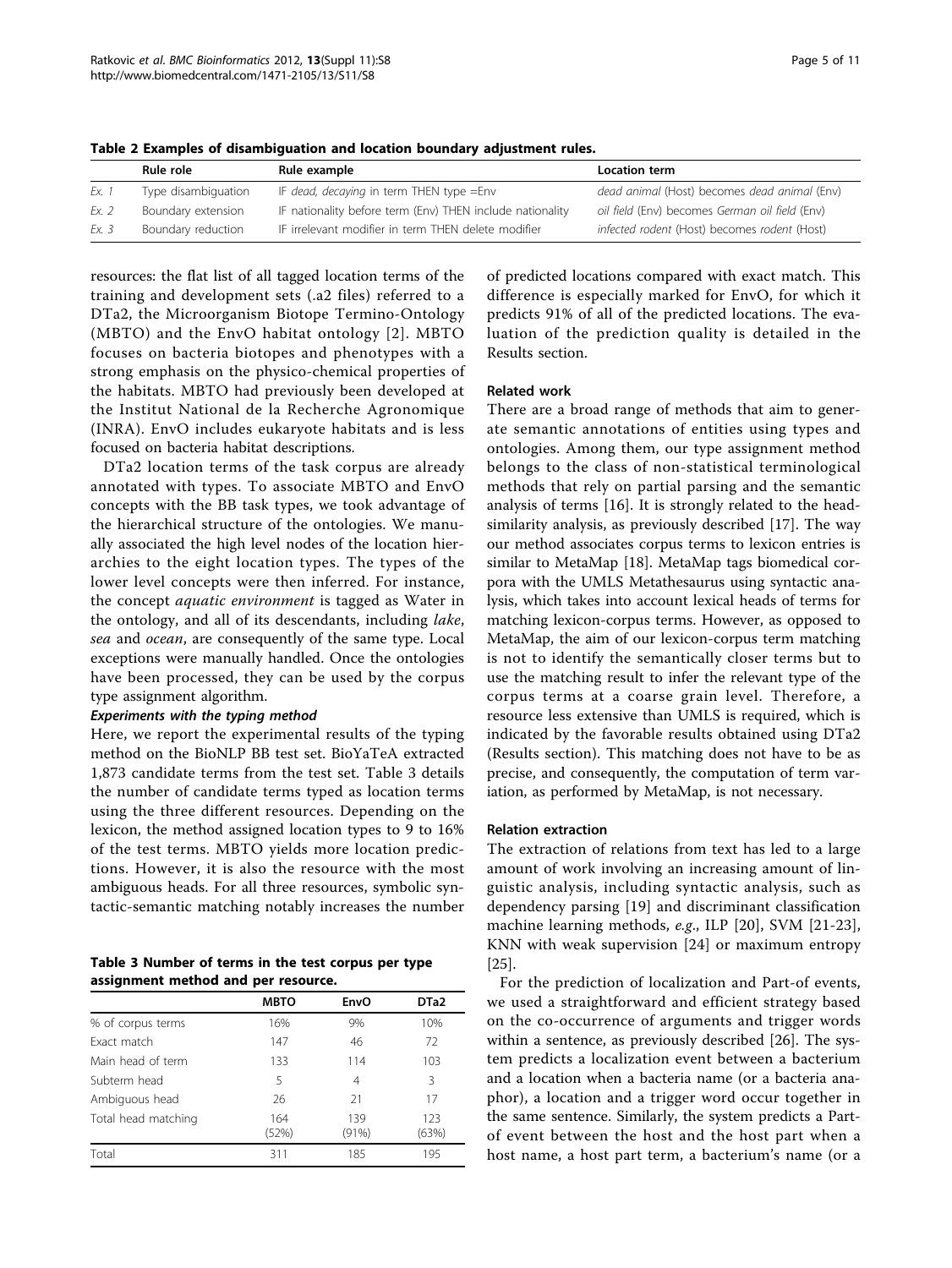bacteria anaphora) and a trigger word occur together in the same sentence. Requiring the occurrence of a bacterium and a trigger for predicting a Part-of event may appear superfluous. However, removing the bacterium's name and trigger word co-occurrence constraint negatively affects the precision of the Part-of event extraction without improving the recall. The trigger words denote the bacteria residence (e.g., inhabit, lives, niche, environment), its dissemination and contamination means (e.g., colonize, ingest), its pathogenic effects (e.g., chronic, disease, pathogen) and bacteria sampling (e.g., discover, isolate). The trigger word list was designed by automatically ranking words in the training corpus sentences that contain both a bacteria name and a location term. The ranking criterion used was the information gain with respect to whether the sentence actually contained an event. The ranked list was manually adjusted by removing words that do not designate a location relation and adding 35 domain knowledge words (e.g., outbreak, flora, epidemic). In total, 55 trigger words were collected. The list contains word stems to account for morphological variations and variations in part of speech categories among the triggers. To measure the potential negative effect of trigger words on the recall of the localization event extraction, we tested the algorithm without their use (Results section).

# Anaphora resolution

Anaphors are encountered frequently in the BB task corpus, especially for bacteria and to a much smaller extent for hosts. Our effort focused on bacteria anaphora resolution. The location relation extraction method, as described above, assumes that the relation arguments (location and bacterium, or anaphor of the bacterium) occur in the same sentence. From a total of 2,296 sentences in the training corpus, only 363 sentences contained both a location and an explicit bacterium, while 574 mention only a location. Thus, anaphora resolution is critical for location event extraction.

The style of some of the documents is rather relaxed, and the antecedent may be ambiguous even for a human reader. A manual examination of the training corpus indicated that the most frequent bacterial anaphors are not pronouns, but hyperonym definite expressions, either higher level taxa often preceded by a demonstrative determinant (This bacteria, This Clostridium) or sortal anaphors (genus, organism, species, strain). Both types of anaphors are commonly found in biology texts [\[27\]](#page-10-0). For anaphora detection and resolution, a pattern-based approach was preferred to machine learning because the constraints for relating anaphors to antecedent candidates of the same taxonomy level were mainly semantic and domain-dependent. Additionally,

the annotation of anaphors was not provided in the training corpus.

In general, the resolution of anaphors has three steps: (1) the identification of the anaphoric expression, (2) the search for the set of possible antecedents and (3) the selection of the antecedent from the set [[28](#page-10-0)]. In our case, the set of possible antecedents is computed beforehand because only bacteria anaphors are handled and the bacteria mentions are detected prior to anaphora resolution. Thus, the Alvis anaphora resolution is only required to perform the first and final steps.

We handled three types of anaphors in the corpus: standard anaphors that have a unique bacteria name as an antecedent (example 1), bi-anaphors that have two bacterial names as antecedents (example 2) and a higher taxon name being used as an anaphoric expression to refer to a lower taxon, which we named name taxon anaphors (example 3).

Example 1: Anaphor with a unique antecedent (BTID-60106) C. coli is pathogenic in animals and humans. People usually get infected by eating poultry that contained the bacteria, eating raw food, drinking raw milk, and drinking bottle water [...].

#### Example 2: Anaphor with two antecedents (BTID-60106)

C. coli is usually found hand in hand with its bacteria relative, C. jejuni. These two organisms are recognized as the two most leading causes of acute inflammation of intestine in the United States and other nations.

### Example 3: Name taxon anaphor (BTID-10090)

Ticks become infected with **Borrelia duttonii** while feeding on an infected rodent. Borrelia then multiplies rapidly, causing a generalized infection throughout the tick.

## Example 4: Localization sentence without anaphor (BTID-60051)

In the 1600s anthrax was known as the "Black bane" and killed over 60,000 cows. The first step automatically identifies potential anaphors in the corpus given a list of pronouns, sortal anaphors and taxa [\[29,30](#page-10-0)].

The final step selects the most likely bacteria antecedent from the set of possible candidates to relate it to the anaphor. Much of the work performed on anaphora resolution describes the different morphological features of the anaphor/antecedent pair to match them [[30\]](#page-10-0). These features include gender and number, which are useful in narrowing down the antecedent set. In our case, these features would not be useful because we are only treating bacteria anaphors and the word bacteria is often used to refer to both a single bacterium and the species. Therefore, we focus on two other features: the distance between the anaphor and its antecedent and the salience of the antecedent candidate in the sentence.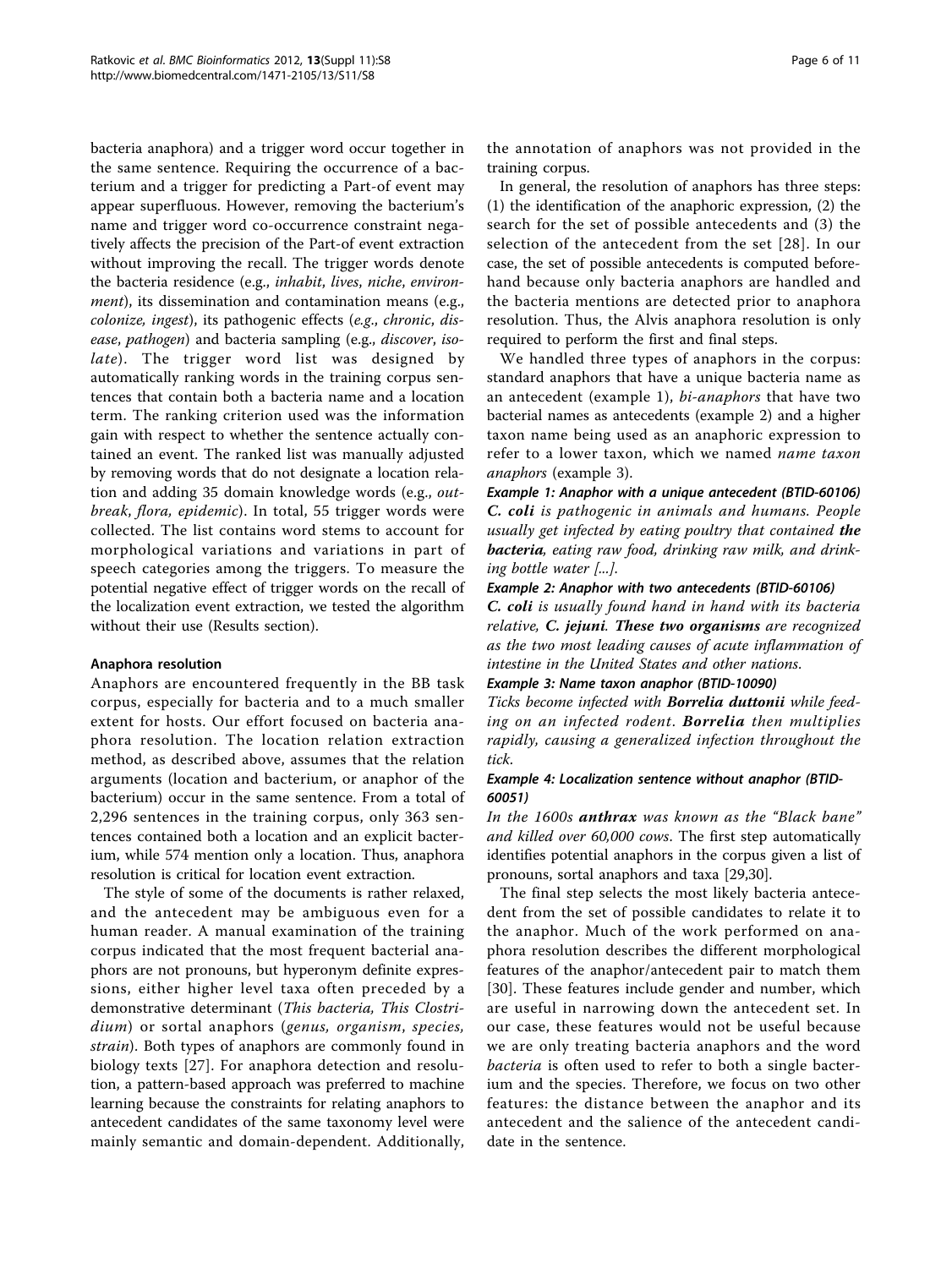The antecedent is usually found close to the anaphor to maintain the coherence of the discourse. Therefore, our method ranks the antecedent candidates according to the anaphoric distance counted in the number of sentences. The closer the antecedent is to the anaphor, the more likely it is to be selected. If more than one bacterium is found in a given sentence, their position is a discriminant. Centering theory states that in a sentence the most prominent entities and, therefore, the most probable antecedent candidates are in the order: subject > object > other position [\[31](#page-10-0)]. In English, due to the SVO order of the language, the subject is most often found at the beginning of the sentence, followed by the object and then the others. Therefore, the method retains the leftmost bacterium in the sentence when searching for the best antecedent candidate. For anaphors that require two antecedents, we use these same criteria but search for two bacteria in each sentence or paragraph instead of one. For taxon anaphora, we search for the presence of a lower taxon in the document found before the anaphor that is compatible according to the species taxonomy.

The counts of anaphors detected by the method per corpus and per kind of antecedent are given in Table 4. It is worthwhile to note that taxon anaphors account for 12% of the total.

The anaphora resolution algorithm allowed us to retrieve more sentences that contain both a bacterium and a location. Of the 574 sentences that contain only a location, 436 (76%) were found to also contain an anaphor related to at least one bacterium. The remaining 138 sentences are cases where there is no bacteria anaphor or the bacterium mention is implicit. The bacterium is frequently referred to through its action. For instance, in example 4 above, the anthrax bacterium name could be derived from the name of the disease that it causes.

#### Results

Tables 5 and 6 summarize the scores that the Alvis system achieved on the Bacteria Biotope task. They give the scores obtained by the best configuration of the Alvis system and the improvement compared to the official scores (in parenthesis) achieved during the challenge in March 2011. The Alvis system ranked first among

Table 4 Number of anaphors found in each corpus per anaphor type.

| Corpus | Single ante | Bi ante | Taxon ante |
|--------|-------------|---------|------------|
| Train  | 933         |         | 129        |
| Dev    | 204         |         | 22         |
| Test   | 240         |         | 18         |
| Total  | 1377        |         | 169        |

Page 7 of 11

Table 5 Alvis system scores for event extraction on the BB task.

|               | Event recall | Event precision | F-score      |
|---------------|--------------|-----------------|--------------|
| Part-of event | $45(23) +22$ | $66(79) -13$    | $53(36) +17$ |
| Total         | $52(45) +7$  | $46(45) + 1$    | $49(45) +4$  |

The Part-of event and the total system scores are presented, as provided by the task organizers. The current system scores are found on the left while previous (BioNLP 2011 challenge) scores on the BB task are in parenthesis. The difference (+/-) between both is on the right.

three participants. The new scores were computed using the online evaluation system of the BioNLP website. Table 5 shows the precision, recall and F-score of the event extraction. Table 6 details the recall of entity prediction per type.

The overall event extraction score improves by 4 points (Table 5). This improvement is mainly due to an increase in recall while the precision, more or less, stays the same. However, for the Part-of relation, the recall significantly increases (23% to 45%) while the precision decreases (79% to 66%), resulting in a significantly higher F-score. The localization event recall (Table 6, row 2) is on average 20% lower for all types than the location entity recall (Table 6, row 1), which indicates that the events are equally difficult to predict independently of the argument types. The prediction of hosts and bacteria entities achieved a very good recall of 84 and 82 (row 1), respectively, indicating the relevance of the NCBI resource and additional patterns. Geographical locations were poorly recognized (29%), but the new combination of an appropriate DBpedia dictionary and the contextual patterns greatly improved the recall by 41 points, probably slightly decreasing the entity precision, as shown by the poor event precision of geographical entities (36%). Environment arguments remain harder to predict due to their high naming variability (61%).

The localization event precision (Table 6, row 3) is more difficult to analyze than the recall because the

| Table 6 Alvis system scores for entity recall, recall, |
|--------------------------------------------------------|
| precision and F-score on the BB task by location type. |

|               | Bacteria Host |            | Host-<br>part | Env.       | Geo.       | Water Soil |            |
|---------------|---------------|------------|---------------|------------|------------|------------|------------|
| <b>Entity</b> | 84 (84)       | 82<br>(82) | 76 (72)       | 61<br>(53) | 70<br>(29) | 64<br>(83) | 88<br>(86) |
| Recall        |               |            |               |            |            |            |            |
| Recall        |               | 63<br>(61) | 56 (53)       | 41<br>(29) | 31<br>(13) | 35<br>(60) | 70<br>(69) |
| Precision     |               | 55<br>(48) | 40 (42)       | 24<br>(24) | 36<br>(38) | 44<br>(55) | 70<br>(59) |
| F-score       |               | 59<br>(53) | 47 (47)       | 31<br>(26) | 34<br>(19) | 39<br>(57) | 70<br>(63) |

The current system scores are found on the left while previous (BioNLP 2011 challenge) scores are in the parenthesis. Medical is not included because it is not significant. Food was not found in the test corpus.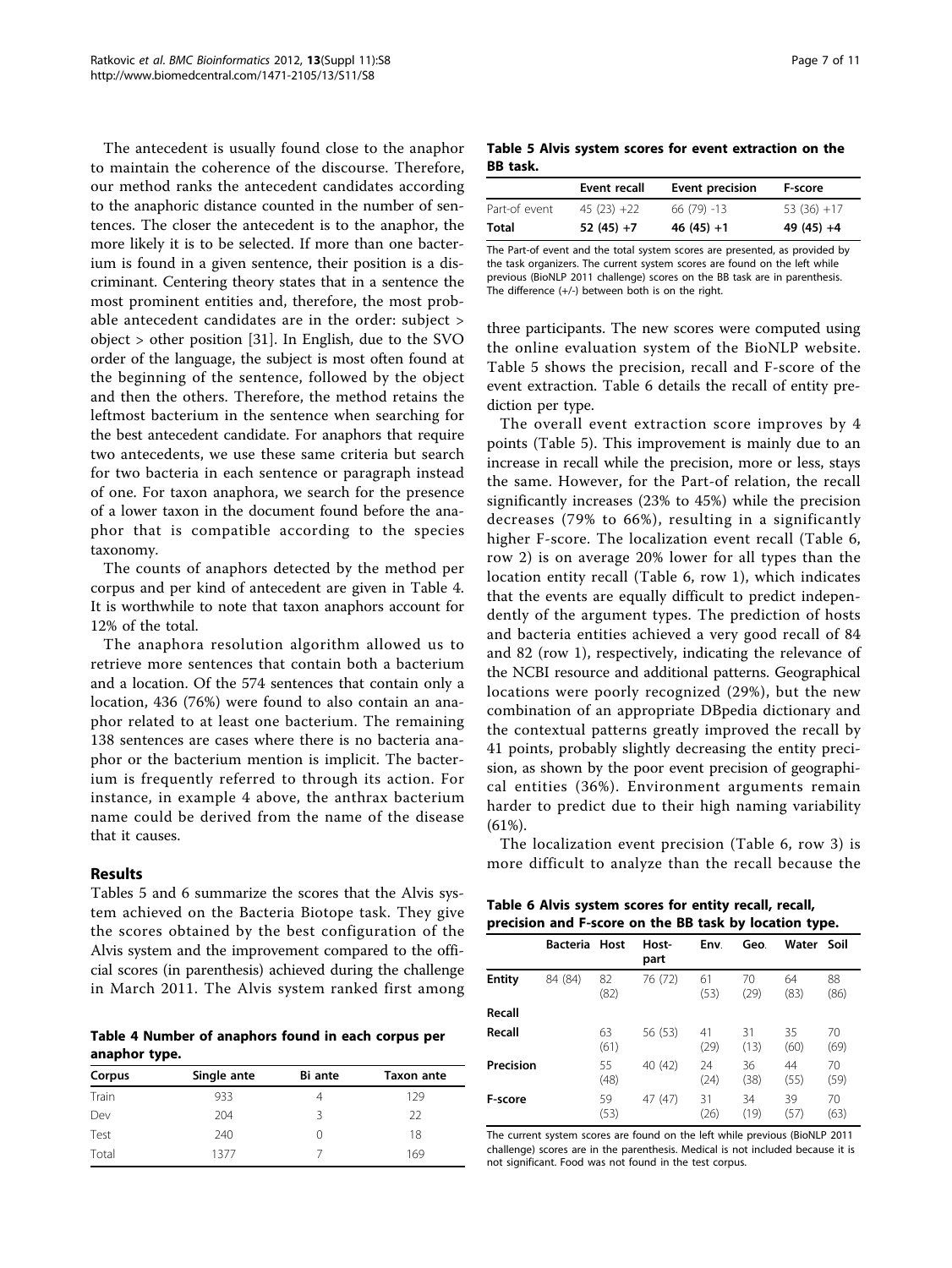<span id="page-7-0"></span>precision of the argument prediction is not measured. Many sources of error may be involved, such as incorrect arguments, incorrect anaphora resolution, relation to the wrong bacterium among several or the lack of a relation.

The investigation of the test corpus also shows that in some cases environmental locations were mentioned in the documents as potential sources of industrial applications without actually being bacteria isolation sites. The Alvis system does not handle such modalities. For instance, in Some enzymes of *Thermus species* [...] Other fields of application [...], waste treatment, pulp and paper manufacture, and animal feed and human food (BTID-50167), the Alvis system erroneously relates Thermus to waste treatment, paper manufacture, animal feed and human food.

The event prediction results denoted by the F-score vary with respect to the type of location (row 4). The best result is obtained for the Soil type (70.3%), followed by Host (59%) and Host-part (46.8%). The lowest Fscore is obtained for the Environment type (30.5%), followed by Geographical (33.5%) and Water (39%), which also had the worst entity recall. These results indicate that the recognition of entities varies in difficulty. Most of the soil terms have the word soil as their head, making them easier to type. Conversely, the environments are the most unpredictable due to their diversity. Compared with the official results, the new results increased for all of the types, except for Water. This improvement is explained by the refinement of the syntactic analysis and head word identification method, which is critical for location type assignment. The Water exception deserves further investigation. Considering the low number of test examples (21), it may be due to the introduction of a few type errors as a consequence of the MBTO expansion.

#### Results by resource

The three lexical resources DTa2, EnvO and MBTO yield different results, as shown in Tables 7 and 8. Using only EnvO yields the worst results, with an Fscore drop of approximately 14 points compared to DTa2 (Table 7). This result is due to the small intersection of location term sets in EnvO and in the test corpus. Ambiguous terms and heads in EnvO affect the

Table 7 Scores obtained by different resources and the symbolic syntactic-semantic type assignment method.

|                  | <b>Entity recall</b> | Recall | Precision | F-score |
|------------------|----------------------|--------|-----------|---------|
| DTa <sub>2</sub> | 74.6                 | 47.6   | 50        | 48.8    |
| <b>MBTO</b>      | 78.6                 | 51.4   | 46        | 48.5    |
| MBTO+DTa2        | 79.2                 | 52.1   | 46.3      | 49.1    |
| EnvO             | 63.9                 | 30.4   | 38.8      | 34.1    |

Table 8 Scores obtained by different resources and the exact match type assignment method.

|                  | <b>Entity recall</b> | Recall | Precision | F-score |
|------------------|----------------------|--------|-----------|---------|
| DTa <sub>2</sub> | 64.3                 | 377    | 519       | 43.7    |
| <b>MBTO</b>      | 69.3                 | 413    | 46.5      | 43.7    |
| MBTO+DTa2        | 69.7                 | 417    | 471       | 44.3    |
| FnvO             | 58.4                 | 28.7   | 46        | 35.4    |

performance of the symbolic syntactic-semantic typing (see Table [3\)](#page-4-0). The union of DTa2 and MBTO achieves the best F-score (49%) compared with using the two resources independently. MBTO matches more terms than DTa2 (3.8 point increase in recall) but introduces typing ambiguities, as shown by a decrease in precision (Table 7).

#### Experimental results per method

Figure [3](#page-8-0) displays the cumulative benefit of each component of our approach. The baseline method simply projects publicly available resources, including the NCBI list for bacteria recognition, the DTa2 terms, the NCBI eukaryote tree and the DBpedia country list for the location extraction and typing. The addition of the anaphora resolution algorithm and bacteria name entity patterns increase the score by 19 points, indicating that bacteria argument names are often not explicit and, therefore, require more sophisticated linguistic methods for their retrieval. While the improvement in precision is due to more bacteria being properly extracted using the bacteria patterns, this module mainly increases the recall. The symbolic syntacticsemantic typing strategy improves the score by 7.6 points, indicating that a head-matching method is efficient. This module includes the entity patterns used for the prediction of Bacteria, Host and Geographical types. Moreover, the scores obtained using only DTa2 as a resource suggest that the test set is consistent with the training and development sets. Adding the trigger word constraint for event prediction increases the F-score by only 1.7 points. However, this feature balances out the recall and precision and more precisely defines a localization event by ensuring that a sentence contains a word that signals a localization other than the bacterium and location arguments. The addition of the MBTO ontology together with DTa2 increases the recall and lowers the precision of event prediction, resulting in a 0.3-point increase. This module confirms that using MBTO results in more localizations being predicted but with a lower accuracy.

The symbolic syntactic-semantic algorithm allows us to type previously unobserved terms (an average recall increase of 8 points compared with exact match; see Tables 7 and 8). However, the mapping of terms to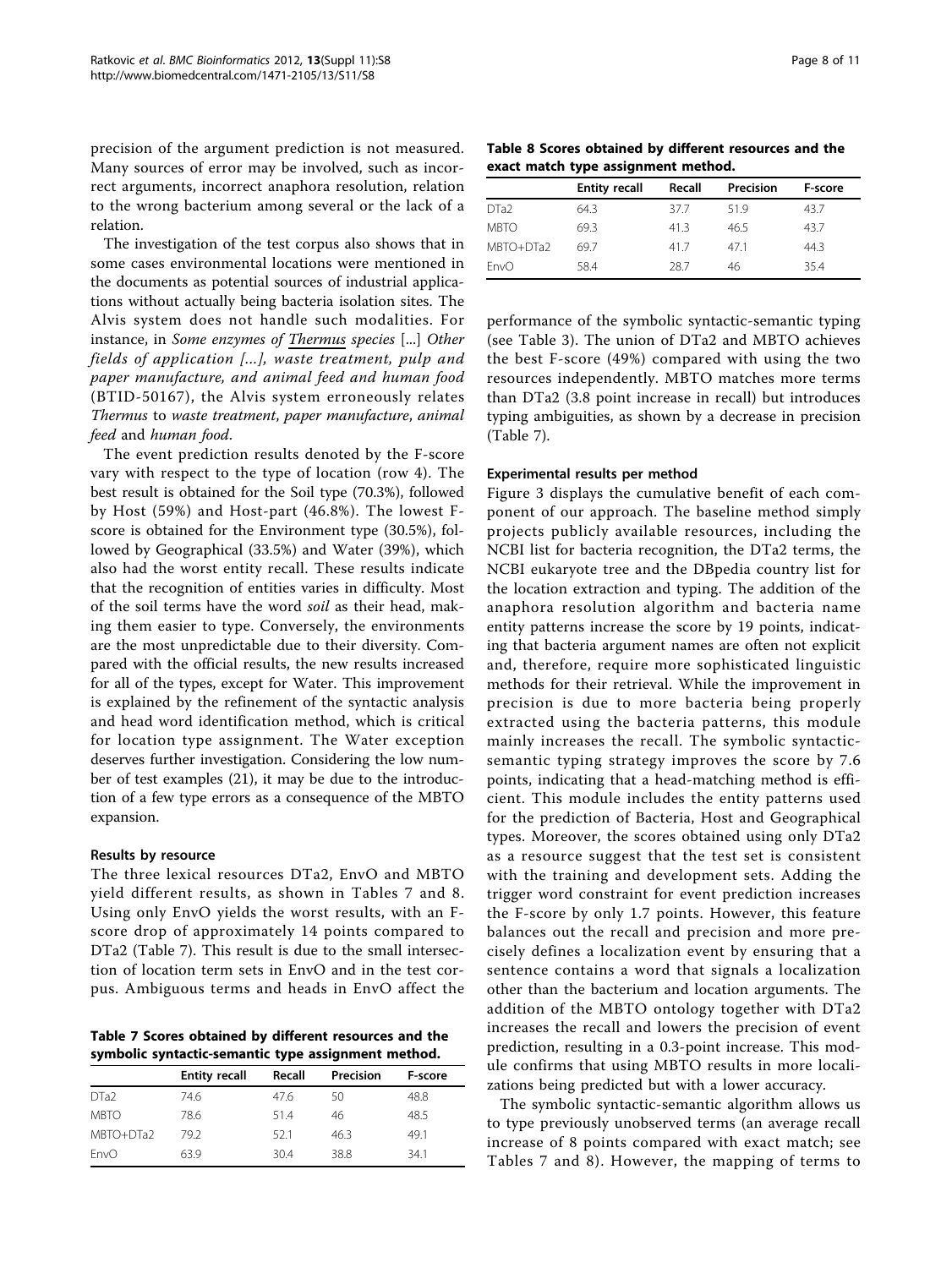<span id="page-8-0"></span>

heads is not one-to-one, possibly resulting in a term having two or more types. This method, in turn, can introduce some ambiguity, resulting in a lower precision (average precision decrease of 2.5 points; see Tables [7](#page-7-0) and [8\)](#page-7-0). Overall, the typing algorithm grants a significant 4.9 % average increase.

For the baseline, the entity recall is rather high (61.8 %), indicating that using well-adapted and complete resources allows us to recover a high proportion of arguments. The symbolic syntactic-semantic typing method also significantly increases the entity recall, demonstrating that the approach we use is effective and relevant for this task. Overall, Figure 3 shows the contribution of each of the strategies presented in this paper. Each of the four modules presented displays an important (recall and/or precision) and significant improvement of the overall score.

# Discussion

Future work will focus on the improvement of the prediction of location entities and events using more syntactic information.

Term extraction associated with the symbolic syntactic-semantic typing method appears to be very efficient for predicting locations, including unobserved entities. The similarity of the training and test set vocabulary resulted in a good performance of the argument prediction using the DTa2 annotated terms. However, MBTO obtained similar results. With the typing method, MBTO should, therefore, demonstrate higher prediction

capabilities than DTa2 on new corpora for which no manual annotations are provided.

Regardless of the lexicon richness, the typing strategy excludes all terms with unknown heads, which may be critical in cases where the corpus may not be representative of the available lexicon. In the future, we will overcome this potential limitation by studying the benefit of using linguistic markers, such as exemplification structures, for recovering additional location terms. For example, in the exemplification expression heated organic materials, such as compost heaps, rotting hay, manure piles or mushroom growth medium, our method would correctly type not only heated organic materials as Environment but also the other location examples of the enumeration despite their unknown heads.

Alvis predicts localization and Part-of events by cooccurrence of the arguments with trigger words within the same sentence. This method has a negative effect on the precision measure because some pairs are irrelevant, as in example 5. Two hosts are predicted for the Bau*mannia* bacterium, namely the leafhopper and the plant. However, only the first one is correct.

#### Example 5 (BTID-10075)

Baumannia cicadellinicola. This newly discovered organism is an obligate endosymbiont of the leafhopper insect Homalodisca coagulata (Say), also known as the Glassy-Winged Sharpshooter, which feeds on the xylem of plants.

It has been shown that the use of syntactic dependencies to extract biological events, such as protein-protein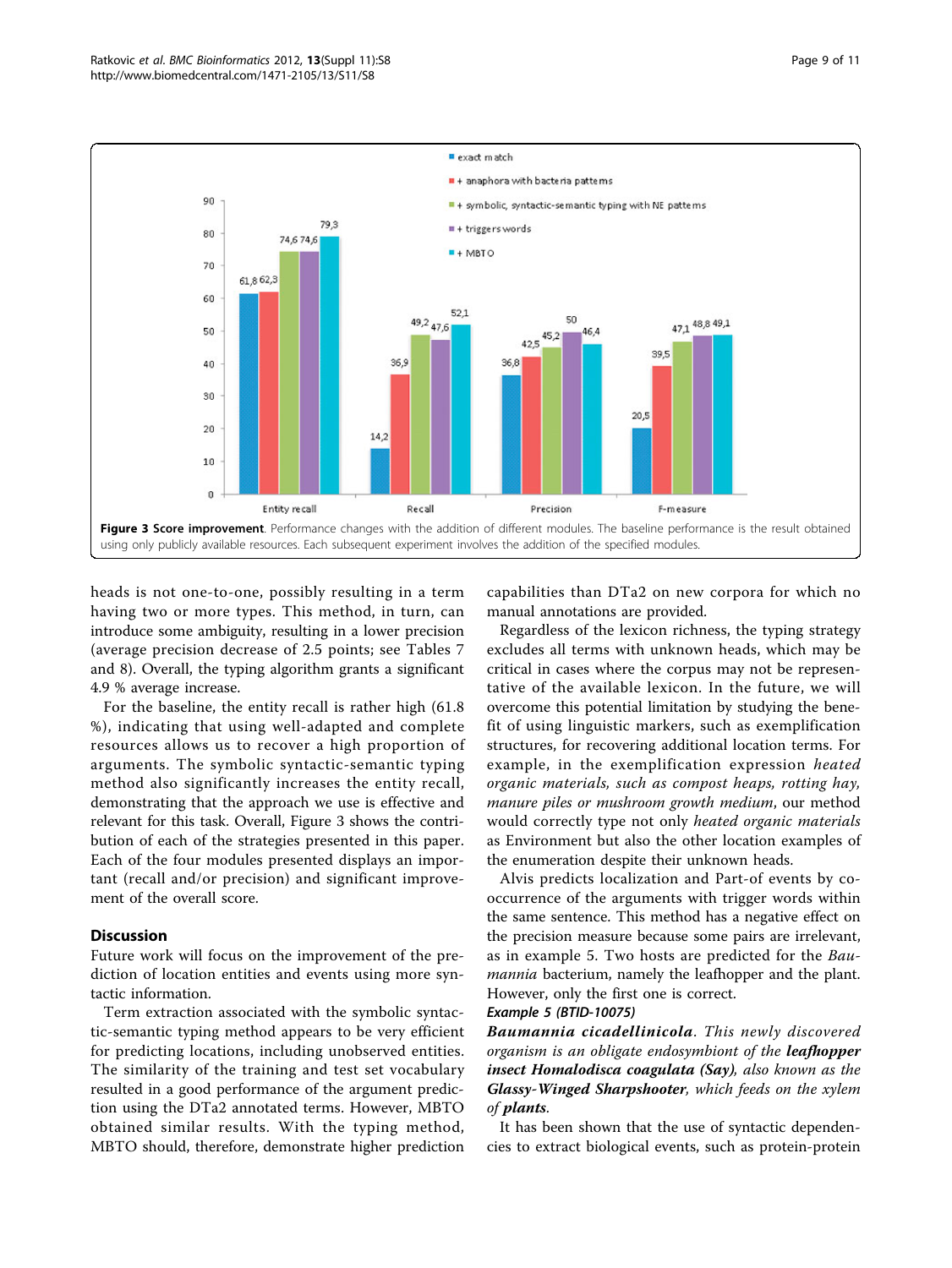<span id="page-9-0"></span>interactions, improves the results of such systems [[32](#page-10-0),23,20] because syntactic dependencies indicate semantic roles. In example 6, syntactic dependencies would be useful to distinguish the host among the entities by searching for the one that is directly related to the bacteria by an agent - action - target relation. The use of syntactic dependencies could offer a deeper examination of the syntax and semantics, thereby allowing for a more refined extraction of bacteria localization and host-host part relations. However, our preliminary experiments with syntactic parsing and machine learning indicate that the high variability of syntactic structures of corpus sentences may be a significant obstacle for the induction of efficient prediction rules. This idea has yet to be investigated.

# Conclusion

The outcome of this work concerns both the biology and the information extraction domains. The promising performance of the Alvis system on the BB task shows that a combination of semantic analysis and domainadapted resources is a good strategy for information extraction in the biotope domain. We present an argument prediction method based on term extraction and linguistic analysis of EnvO and MBTO habitat resources. The results obtained using MBTO indicate that our argument prediction method is efficient even without any training data. Its potential application scope should be far beyond the BB task and deserves further evaluation on large collections of scientific papers that are rich in biotope information. We have also shown that the anaphora resolution algorithm considerably improves the event extraction by considering not only usual anaphoric expressions, such as pronouns, but also hyperonyms and cardinality. Definite anaphoric expressions are not specific to the BB corpus and are frequent in technical and scientific documents in experimental domains. The benefit of a combination of the two methods still has to be evaluated in other information extraction domains. A further characterization of the corpus and events for which the method is adapted must also be performed.

#### Acknowledgements

This work was partially supported by the National Oseo Quaero project. This article has been published as part of BMC Bioinformatics Volume 13 Supplement 11, 2012: Selected articles from BioNLP Shared Task 2011. The full contents of the supplement are available online at [http://www.](http://www.biomedcentral.com/bmcbioinformatics/supplements/13/S11) [biomedcentral.com/bmcbioinformatics/supplements/13/S11](http://www.biomedcentral.com/bmcbioinformatics/supplements/13/S11).

#### Author details

<sup>1</sup>MIG INRA UR1077 Domaine de Vilvert, F-78352 Jouy-en-Josas, France. 2 LaTTiCe UMR 8094 CNRS Université Paris 3, 1 rue Maurice Arnoux, F-92120 Montrouge, France. <sup>3</sup>LIG - Université Joseph Fourier, 385, rue de la Bibliothèque, BP 53, F-38400 Saint-Martin-d'Hères.

#### Authors' contributions

All authors contributed to the production of this manuscript. WG performed the term extraction. ZR conceived and implemented the bacteria name recognition. WG and PW conceived and implemented the term typing algorithm. ZR conceived and implemented the anaphora resolution and relation extraction. All authors read and approved the final manuscript.

#### Competing interests

The authors declare that they have no competing interests.

Published: 26 June 2012

#### References

- 1. Korbel JO, Doerks T, Jensen LJ, Perez-Iratxeta C, Kaczanowski S, Hooper SD, Andrade MA, Bork P: [Systematic association of genes to phenotypes by](http://www.ncbi.nlm.nih.gov/pubmed/15799710?dopt=Abstract) [genome and literature mining.](http://www.ncbi.nlm.nih.gov/pubmed/15799710?dopt=Abstract) PLoS Biology 2005, 3:e134.
- 2. Field D, Garrity G, Selengut J, Sterk P, Tatusova T, Thomson N, Ashburner M, Boore JL, Cochrane G, Cole J, et al: Towards richer descriptions of our collection of genomes and metagenomes. 2008.
- 3. Bossy R, Jourde J, Manine A-P, Veber P, Alphonse E, Van De Guchte M, Bessières P, Nédellec C: [BioNLP 2011 Shared Task - The Bacteria Track.](http://www.ncbi.nlm.nih.gov/pubmed/22607587?dopt=Abstract) BMC Bioinformatics 2012, 13:S8.
- 4. Bossy R, Jourde J, Bessieres P, van de Guchte M, Nédellec C: BioNLP Shared Task 2011-Bacteria Biotope. ACL HLT 2011; Portland, Oregan 2011, 56.
- 5. Kim JD, Ohta T, Pyysalo S, Kano Y, Tsujii J: Extracting bio-molecular events from literature - the BioNLP'09 shared task. Computational Intelligence 2011, 27:513-540.
- 6. GuoDong Z, Jian S, Jie Z, Min Z: Exploring various knowledge in relation extraction. Proceedings of the 43rd Annual Meeting on Association for Computational Linguistics: June 2005; Ann Arbor 2005, 427-434.
- Kripke SA: Naming and necessity Wiley-Blackwell; 1981.
- 8. Nédellec C, Golik W, Aubin S, Bossy R: Building large lexicalized ontologies from text: a use case in automatic indexing of biotechnology patents. Knowledge Engineering and Management by the Masses 2010, 514-523.
- 9. NCBI taxonomy. [<http://www.ncbi.nlm.nih.gov/Taxonomy/>].
- 10. Lapage SP, Sneath PHA: International code of nomenclature of bacteria ASM Press; 1992.
- 11. GEOnet Names Server (GNS). [[http://earth-info.nga.mil/gns/html/\]](http://earth-info.nga.mil/gns/html/).
- 12. Agrovoc. [[http://aims.fao.org/standards/agrovoc/about\]](http://aims.fao.org/standards/agrovoc/about).
- 13. DBpedia. [\[http://dbpedia.org/About\]](http://dbpedia.org/About).
- 14. Aubin S, Hamon T: Improving term extraction with terminological resources. Advances in Natural Language Processing 2006, 380-387.
- 15. Liolios K, Chen IMA, Mavromatis K, Tavernarakis N, Hugenholtz P, Markowitz VM, Kyrpides NC: [The Genomes On Line Database \(GOLD\) in](http://www.ncbi.nlm.nih.gov/pubmed/19914934?dopt=Abstract) [2009: status of genomic and metagenomic projects and their associated](http://www.ncbi.nlm.nih.gov/pubmed/19914934?dopt=Abstract) [metadata.](http://www.ncbi.nlm.nih.gov/pubmed/19914934?dopt=Abstract) Nucleic acids research 2010, 38:D346-D354.
- 16. Jacquemin C, Tzoukermann E: NLP for term variant extraction: synergy between morphology, lexicon and syntax. Natural language information retrieval 1999, 7:25-74.
- 17. Hamon T, Nazarenko A: Detection of synonymy links between terms. Recent Advances in Computational Terminology 2001, 185-208.
- 18. Aronson AR: Effective mapping of biomedical text to the UMLS Metathesaurus: the MetaMap program. Proceedings of the AMIA Symposium: 3-7 Nov 2001 Washington, DC, USA; 2001, 17.
- 19. Fundel K, Küffner R, Zimmer R: RelEx–[Relation extraction using](http://www.ncbi.nlm.nih.gov/pubmed/17142812?dopt=Abstract) [dependency parse trees.](http://www.ncbi.nlm.nih.gov/pubmed/17142812?dopt=Abstract) Bioinformatics 2007, 23:365.
- 20. Manine AP, Alphonse E, Bessières P: [Learning ontological rules to extract](http://www.ncbi.nlm.nih.gov/pubmed/19398370?dopt=Abstract) [multiple relations of genic interactions from text.](http://www.ncbi.nlm.nih.gov/pubmed/19398370?dopt=Abstract) International journal of medical informatics 2009, 78:e31-e38.
- 21. Zelenko D, Aone C, Richardella A: Kernel methods for relation extraction. The Journal of Machine Learning Research 2003, 3:1083-1106.
- 22. Culotta A, McCallum A, Betz J: Integrating probabilistic extraction models and data mining to discover relations and patterns in text. Proceedings of the main conference on Human Language Technology Conference of the North American Chapter of the Association of Computational Linguistics(HLT-NAACL); New York City 2006, 296-303.
- 23. Airola A, Pyysalo S, Björne J, Pahikkala T, Ginter F, Salakoski T: A graph kernel for protein-protein interaction extraction. Proceedings of the Workshop on Current Trends in Biomedical Natural Language Processing:19 June 2008; Columbus, Ohio 2008, 1-9.